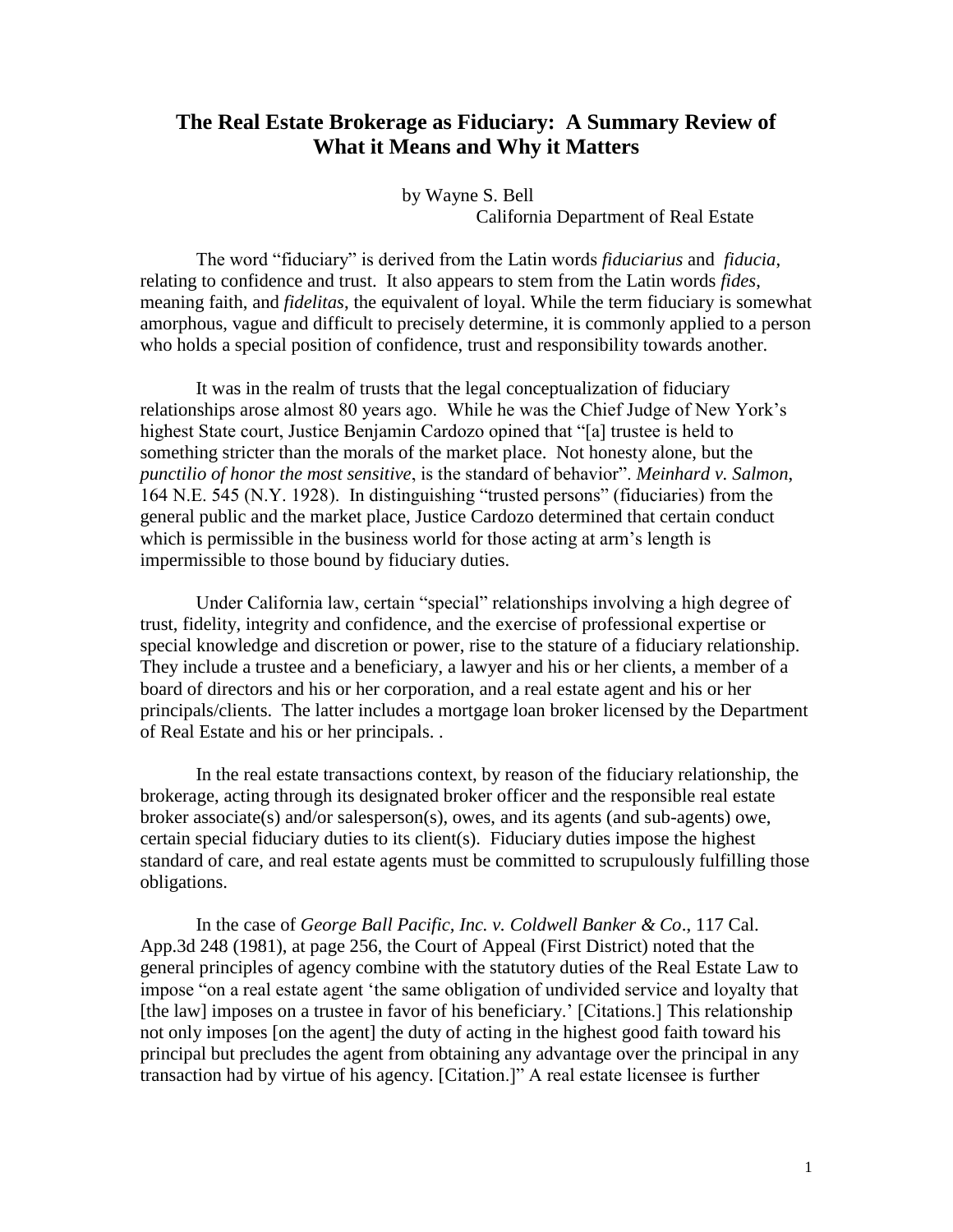"charged with the duty of fullest disclosure of all material facts concerning the transaction that might affect the principal's decision. [Citations]".

With regard to the duty of full and truthful disclosure as it relates to a property, a real estate agent has an affirmative obligation to disclose to his or her client all material facts which are within the knowledge of the licensee affecting the value and/or desirability of the property. In addition, the duty of full disclosure would require that an agent present all offers and counteroffers in a timely and diligent manner, unless his or her client has previously directed the agent to do otherwise. Providing a client with all of the available information permits the client to make an informed and intelligent decision in his or her best interest. Real estate licensees must also disclose the nature and full amount of any compensation, commission, or profit that they receive or will receive from the transaction.

In addition to those duties of undivided loyalty, good faith and full disclosure identified in the *Coldwell Banker* decision, California law imposes the following fiduciary duties on real estate licensees:

\*To diligently exercise reasonable care, diligence and skill in representing a client and in the performance of the responsibilities of the agency relationship. By reason of his or her licensure, a real estate agent is deemed to have specialized and professional expertise, knowledge and skill in real estate related matters superior to that of the average person. The nature of the fiduciary relationship is such as to cause the client to justifiably rely on the licensee/agent.

\*To fully account in a timely manner for all funds and property received in which the client has or may have an interest. This duty requires an agent to safeguard any money, deeds, and other documents entrusted to the agent that are related to his or her client.

\*To not disclose confidential information of or about the client, including the client's business, financial or business affairs, unless authorized to do so. This duty mandates that an agent must keep confidential any information that might weaken or undermine his or her client's position if the same were revealed.

\*To exercise the utmost honesty, absolute candor, integrity and unselfishness toward the client. This requires that an agent not compete with his or her client and act at all times in the best interests of his or her client to the exclusion of all other interests, including interests that could benefit the agent or others. In addition, this requires that a licensee refrain from dual representation in a real estate sales transaction unless he or she obtains the consent of both principals after full disclosure.

\*To obediently, efficiently and promptly follow the lawful instructions of his or her client.

While fiduciary duties have been imposed over the years through the common law, which is the extensive non-statutory body of law reflecting general legal principles and Court-made case law and precedent, such high standards can also be undertaken by agreement and imposed or prescribed by statutory and regulatory law.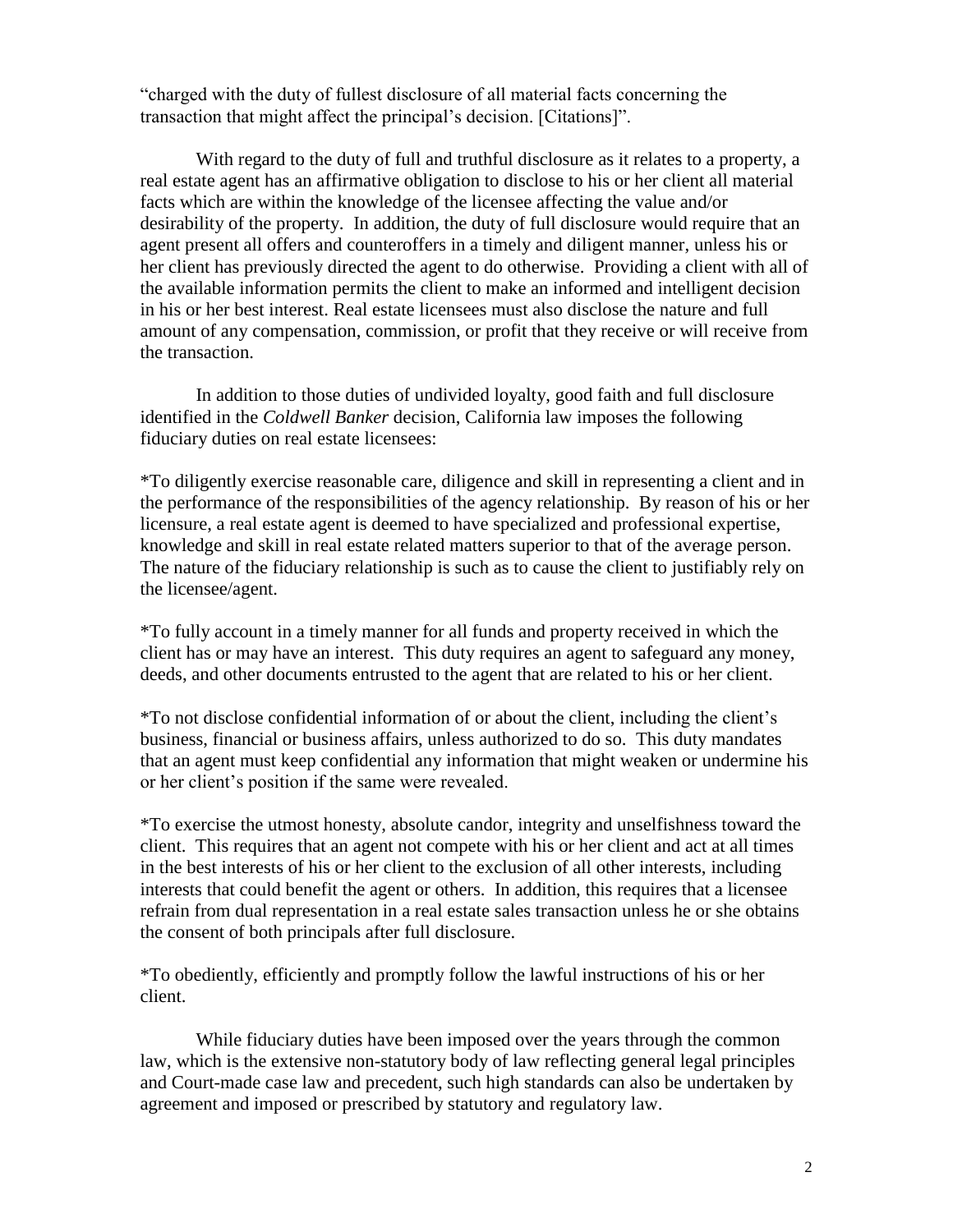As will be discussed briefly below, the California statutory and regulatory scheme imposes fiduciary and fiduciary-like duties on real estate licensees. However, it does not restrict or limit the broader fiduciary duties owed by licensees existing under the common law. See, for example, the Legislature's statement of its intention in adopting the legislation which became section 2079 of the California Civil Code, which section is titled "Real estate brokers and salespersons; inspections and disclosures; standards of professional conduct".

## Breaches of Fiduciary Duties and Remedies

The following discussion is not intended to be an exhaustive discussion of all the remedies available for the breach(es) of fiduciary duties, or an analysis of the distinctions and boundaries between the common law and statutory and regulatory law, legal and equitable remedies and/or contract and tort law. Rather, the purpose of the discussion is to familiarize real estate licensees with the general range and variety of remedies available.

When a client feels wronged by his or her real estate brokerage and agent, the client oft-times files a lawsuit seeking damages and other remedies on theories ranging from breach of contract, intentional misrepresentation, negligent misrepresentation, and various others. It is the nature of the breach, the wrong and the loss (or the harm suffered) that will determine the scope and the applicability of remedies. In an action for an alleged breach of fiduciary duty(ies), a presumption of unfairness and undue influence arises when a fiduciary self-deals or gains an advantage in a transaction.

Depending on the facts of a particular case, a client suing for breach(es) of fiduciary duties can recover a full range of damages, including actual as well as punitive and exemplary damages. Moreover, when a client is defrauded by a fiduciary, the client is entitled to the benefit of his or her bargain and is awarded compensation for all of the detriment proximately caused by the breach, whether it could be anticipated or not. See sections 1709, 3333 and 3343 of the California Civil Code. Also, a real estate agent who breaches his or her fiduciary obligations may forfeit and be deprived of his or her commission. *Sierra Pacific Industries v. Carter*, 104 Cal.App.3d 579 (1980), at page 583.

In appropriate cases, such as where there is no adequate legal remedy capable of providing a client with a complete measure of justice, or where necessary to prevent irreparable injury, the client may obtain equitable relief, including an account of profits, the disgorgement of "secret" profits, the imposition of a constructive trust, the grant of an equitable lien, the setting aside, rescission or voiding of unconscionable transactions, and the delivery and/or cancellation of documents. When applying equitable remedies, the Courts endeavor to shape and design a judgment to provide substantial justice to the client who has been wronged and has suffered harm by the breach(es).

Administrative Discipline Because of Breach(es) of Codified Fiduciary and Fiduciary-Like Duties